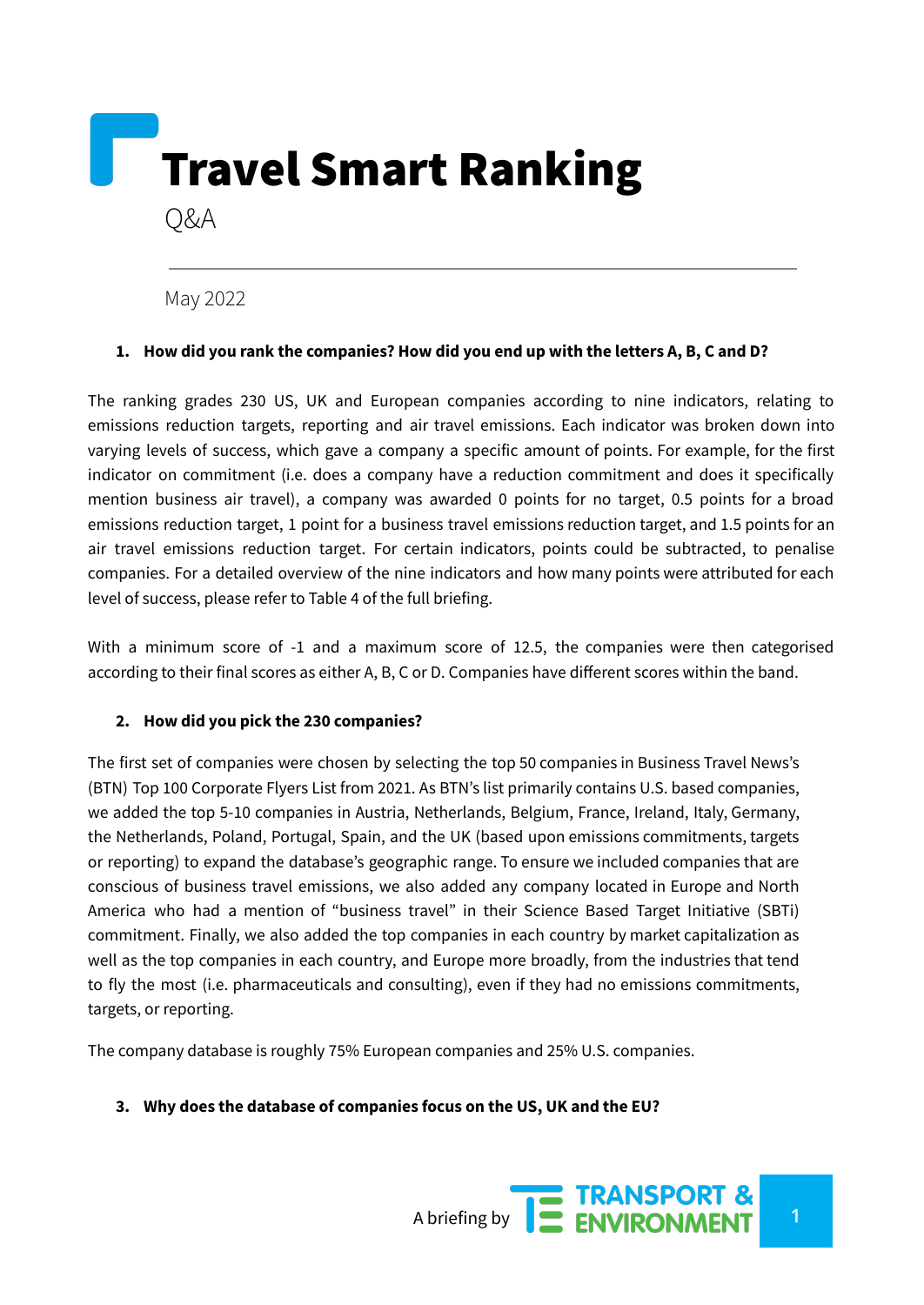The choice of the 230 companies is explained in question 2. Whilst this ranking offers a comprehensive view of the commitments and reporting of a wide range of companies based on available data, we are aware that these results are not entirely representative of the global state of business travel. Research and data has shown that a significant portion of business travel is done by companies based in Asia, which were excluded from this study. One report estimates that almost a third of business travellers are based out of China<sup>1</sup>. Consequently, to establish a more complete picture of business travel and its emissions, a broader geographic scope could be added to a future edition of the ranking, depending on data availability.

### **4. Where does the data come from?**

The data is based on a variety of sources, including the Carbon Disclosure Project (CDP) database, the SBTi database, company ESG reports, annual reports, sustainability reports, press releases, and other company-authored media that outlined commitments and targets. If no commitment or emissions data was found, the company was determined to have no publicly reported business/air travel emissions related commitments and targets.

### **5. How much weight do you give to each indicator?**

Nine indicators were used in the ranking. Each indicator was broken down into varying levels of success, which gave a company a specific amount of points. For example, for the first indicator on commitment (i.e. does a company have a reduction commitment and does it specifically mention business air travel), a company was awarded 0 points for no target, 0.5 points for a broad emissions reduction target, 1 point for a business travel emissions reduction target, and 1.5 points for an air travel emissions reduction target. For a detailed overview of the nine indicators and how many points were attributed for each level of success, please refer to Table 4 of the full briefing.

### **6. Are A and B passing grades and C and D failing?**

The Smart Travel Ranking does not offer a pass or fail grade. It aims to shine a light on best practices for reduction of corporate travel emissions. Absolute air travel reduction targets and air travel emissions reporting are considered leadership values, expressing transparency and willingness to reduce carbon emissions from corporate air travel.

The grade D was given to those companies who do not disclose their emissions (even at the Scope 3 level) or disclose their business travel emissions but are major emitters with no specific commitments and reduction targets related to business travel.

<sup>&</sup>lt;sup>1</sup> Shell International BV in collaboration with Deloitte, Decarbonising Aviation: Cleared for Take-off Industry Perspective, 2021,

[https://www.shell.com/promos/energy-and-innovation/v1/decarbonising-aviation-cleared-for-take-off/\\_jcr\\_co](https://www.shell.com/promos/energy-and-innovation/v1/decarbonising-aviation-cleared-for-take-off/_jcr_content.stream/16) [ntent.stream/16](https://www.shell.com/promos/energy-and-innovation/v1/decarbonising-aviation-cleared-for-take-off/_jcr_content.stream/16)

[<sup>32757263451/</sup>e4f516f8d0b02333f1459e60dc4ff7fd1650f51c/decarbonising-aviation-industry-report.pdf](https://www.shell.com/promos/energy-and-innovation/v1/decarbonising-aviation-cleared-for-take-off/_jcr_content.stream/16)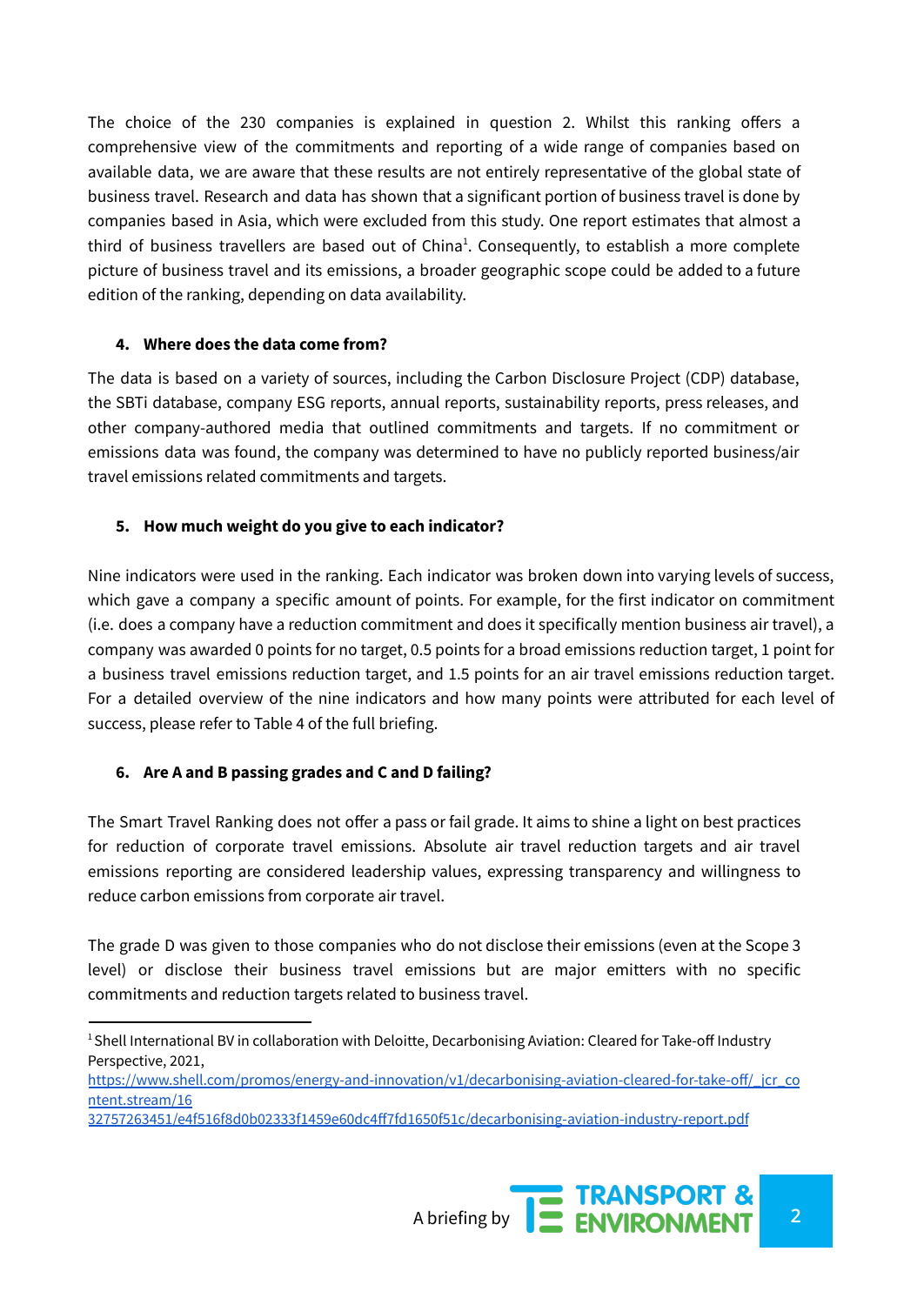Out of 230, 8 companies (3% of the ranking) got A grades and 30 companies got a B score (13%). The majority of companies (142 or 62%) got a C and 50 (or 22%) got a D.

# **7. What does the total score mean? What is the top score and why do some companies get a negative grade?**

The total score is the addition of points given to each company for the nine indicators. A company will gather many points for absolute air travel reduction targets and air travel emissions reporting. A maximum score of 12.5 represents a company who has made a business travel commitment more than one year ago that includes an absolute (as opposed to intensity) air travel emissions reduction target greater than 50% before 2030. For top marks, a company must also be reporting on their emissions for the past 3 years. Points are deducted for not disclosing emissions and for being a major emitter (e.g. having emissions above 280,000 tCO2).<sup>2</sup> The minimum score (-1) represents a company who has no emissions reduction commitments and targets and no reporting.

## **8. Have the 230 companies received the ranking and have you engaged with them on the results?**

All companies will have been contacted before the launch of the ranking. Any company wishing to submit additional data is free to do so. We will then revise the ranking for future editions.

# **9. Are all the companies with the same grade (A, B, C, D) equal or do some perform better than others on reducing corporate travel?**

Each company will get a total score, which depends on their corporate travel emissions reduction target, their accuracy of reporting and their emissions levels. Depending on the total score, a company will be attributed an A, B, C or D letter.

An A letter corresponds to a score of 9.5 points or over. A company with the letter B has a total score ranging from 6 to 9. The letter C was given to all those companies with a score between 2.5 and 5.5. And the lowest grade, D, was for all companies scoring lower than 2.5 points.

# **10. What do you consider a big emitter for corporate travel? And why do some companies emitting a lot for business flying still rank highly in the ranking?**

In the Smart Travel Ranking, a major emitter was considered to have emissions above 280,000 tCO<sub>2</sub> in 2019. The cut-off at 280,000 tCO<sub>2</sub> represents the top  $1/3$  of all companies by their 2019 or 2020 reported emissions. If companies were considered major emitters, they lose one point. However, major emitters could have ambitious reduction pledges and have been reporting on their air travel emissions for a long time, for which they will have received high marks.

 $2$ The cut-off at 280,000 tCO<sub>2</sub> represents the top 1/3 of all companies by their 2019 or 2020 reported emissions.